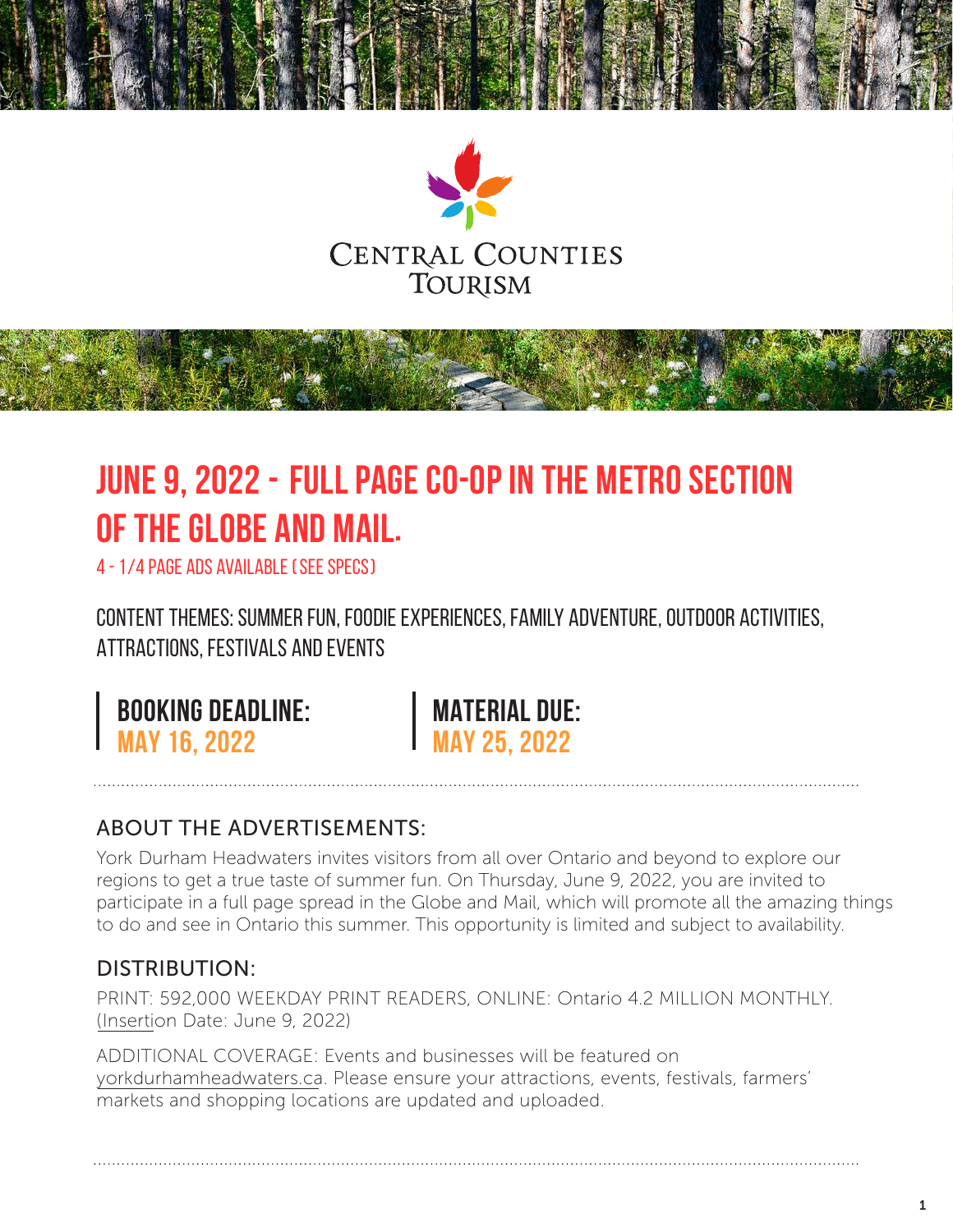# **SALES CONTRACT**

| <b>AD COST: \$650.00</b> |
|--------------------------|

Total Cost:

### REQUIRED SPECS:

- Ads must be 4.0" wide x 5.5" high (trim size)
- Bleed not required / artwork is welcome to run flush to trim edge
- Please include crop marks in final submission file
- File formats accepted: JPG, TIFF, PDF
- Print resolution at 100% scale / no less than 266 dpi for newsprint.
- CMYK colour profile. Please ensure that any/all PMS or RGB colour(s) have been converted. *[ please note: Prepress will convert RGB and PMS if necessary, but colours values may shift as a result. ]*
- Due to space limitations, not all requests will be granted.
- Please note the top third of layout is dedicated to supporting text and imagery.

### SPACE IS LIMITED - ACT QUICKLY - Please email final artwork AND signed. Contract to: sboyle@centralcounties.ca